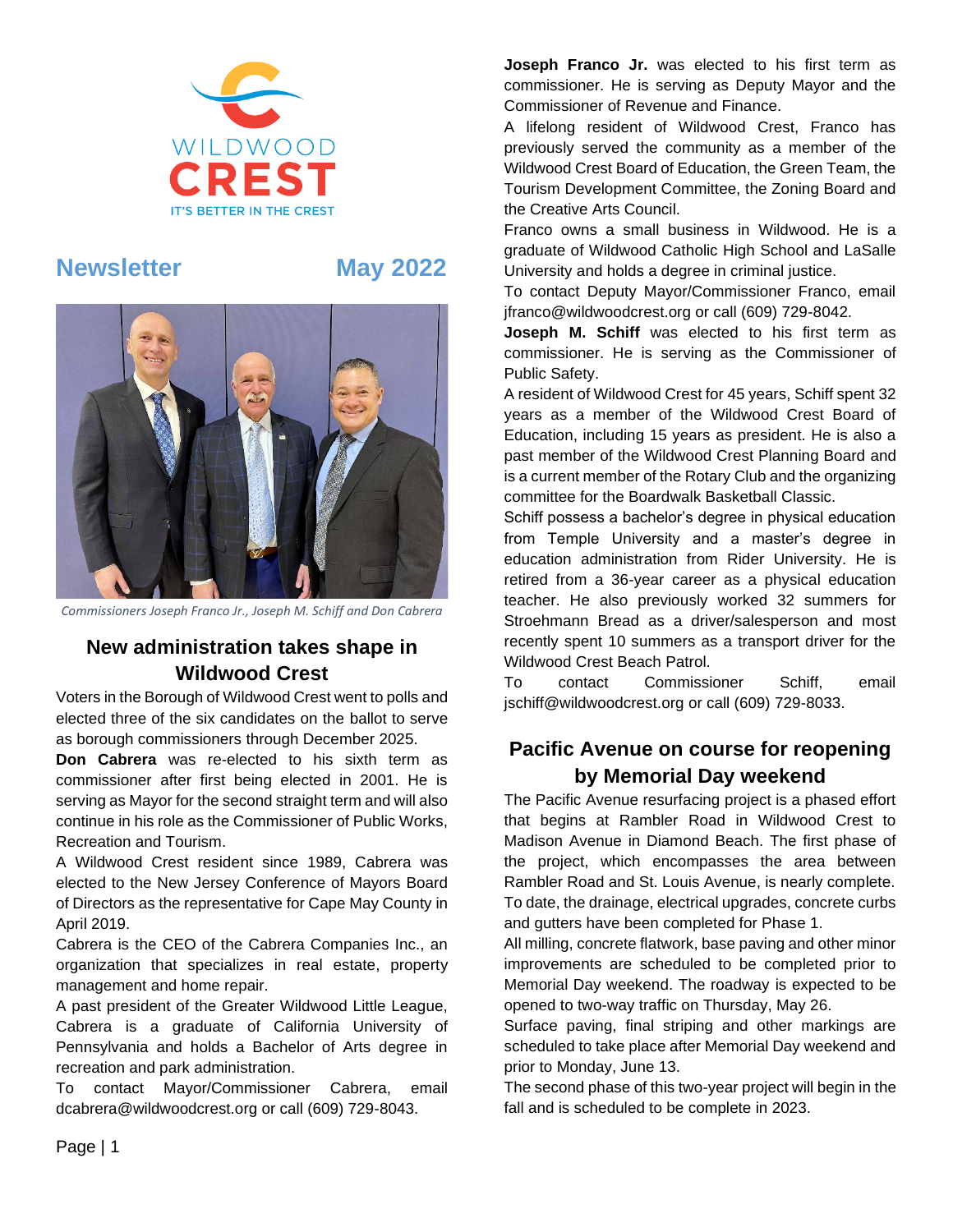

### **Improvements to beach access areas to continue into early summer**

Improvements to five additional street-end public beach access areas in the Borough of Wildwood Crest commenced earlier this spring.

Construction on street-end beach access areas at Jefferson, Washington, Pittsburgh, Preston and Denver avenues began in mid April. Construction has been authorized to continue throughout June and may continue in July. The borough and its contractor are committed to completing the job as quickly as possible and will make every effort to minimize disruption to beachgoers and neighbors.

Improvements and added amenities include wider and longer timber platforms with ADA access, cable railings, bike racks, additional benches and foot-washing stations/showers.

The borough has completed similar construction on street-end public beach access areas at Newark, Trenton, St. Louis, Charleston, Topeka, Hollywood and Syracuse avenues.

The borough was recently awarded \$2.5 million from the Cape May County Open Space program to help fund this project. The borough was also previously awarded a \$400,000 DCA Small Cities Grant for this project in 2021. The Borough of Wildwood Crest plans similar improvements to all other street-end public beach access areas south of Rambler Road by the spring of 2023.

More details are available on the Special Projects page of the wildwoodcrest.org website.

## **Wildwood Crest Police introduces department's first K-9 officers**

The Borough of Wildwood Crest Police Department is set to add a pair of K-9 officers to its ranks for the first time in the department's history.

The police department first announced the program to the public during the April 27 meeting of the Wildwood Crest Board of Commissioners.

The two police K-9s, along with their handlers from the Wildwood Crest Police Department, are currently undergoing extensive training in narcotics and explosives detection at the John "Sonny" Burke Police K-9 Academy in Atlantic County.

As per Wildwood Crest Commissioner of Public Safety Joseph Schiff, the police department's new K-9 program is being fully funded through donations to the newly formed nonprofit Wildwood Crest K-9 Association and has not created an increase to the police department's budget.



"I firmly believe the addition of our K9s will further add to the

*K9 Flex and Officer Zack Magnavita*

borough's already intensive public safety efforts," said Joseph Schiff, Wildwood Crest Commissioner of Public Safety. "To be able to bring another level of safety and security to our residents and visitors at very little to no cost to our taxpayers makes this program a very valuable additional tool in the borough's policing measures."

The Wildwood Crest K-9s are a 9-month-old Czech Shepherd, K-9 Quest, and a 16-month-old German Shepherd, K-9 Flex.

K-9 Quest, assigned to Officer Tyler Lavender, is in training for narcotics detection. Once graduated from the



*K9 Quest and Officer Tyler Lavender*

K-9 Academy, K-9 Quest will be proficient in detecting the presence of narcotics, including ecstasy, cocaine, heroin and methamphetamine. Following the summer months, K-9 Quest and Officer Lavender will return to the K-9 Academy to complete patrol training, which includes instruction in tracking, building searches, article searches and criminal apprehension.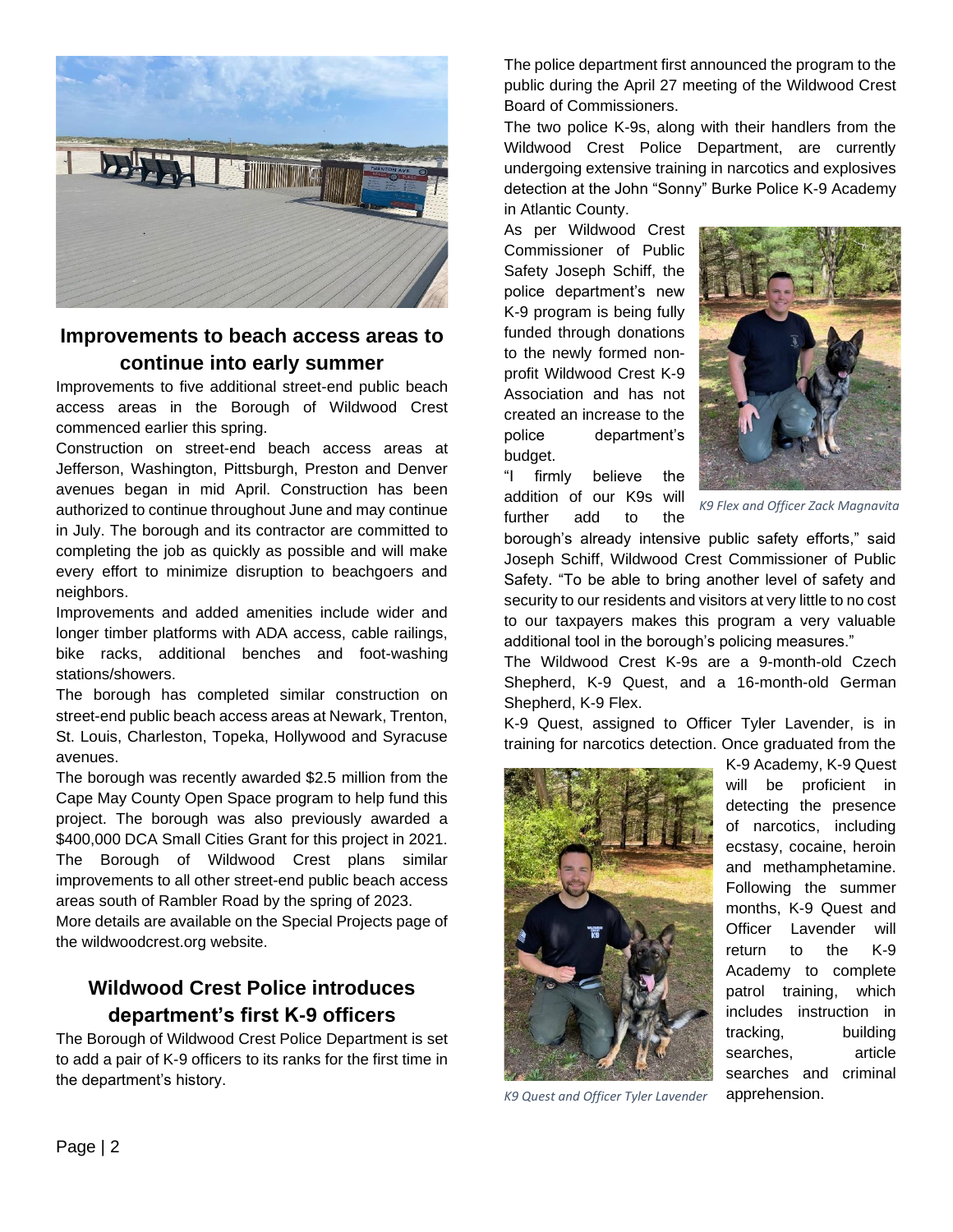Officer Lavender has been a patrol officer for the Wildwood Crest Police Department since 2018.

K-9 Flex, assigned to Officer Zack Magnavita, is in training for explosives detection. Once graduated from the K-9 Academy, K-9 Flex will be fully trained to alert the presence of a variety of explosives, including gunpowder, black powder, Composition C-4 and Trinitrotoluene (TNT).

Officer Magnavita has been a patrol officer for the Wildwood Crest Police Department since 2019.

The K-9s are expected to complete their initial training on May 26 and are expected to be on patrol in time for Memorial Day weekend.

In addition to adding an additional layer of security to the borough on a daily basis, the K-9s will also play a vital role in the many public safety measures taken at events, festivals and other gatherings that regularly take place throughout the borough.

"This program has been developed to enhance public safety from routine patrol to special events," Wildwood Crest Police Chief Robert Lloyd said. "As laws and crime trends change, the police department must adapt and deploy new resources to continue to meet the expectations of the community we serve.



*The Wildwood Crest Wellness Committee unveiled its "2021 Healthy Town" banner at the recent Mayor's Wellness Walk*

## **Wildwood Crest earns "Healthy Town" status for second straight year**

The Borough of Wildwood Crest has received the highest honor from the statewide Mayors Wellness Campaign through the New Jersey Health Care Quality Institute for the second straight year, having been named a "Healthy Town" for 2021.

Each year, communities participating in the statewide Mayors Wellness Campaign complete a comprehensive Healthy Town Application outlining the research they've done to identify their community health needs and explaining how they have organized their local MWC committee. The application also highlights the actions the towns have taken to make their communities healthier places to live, work and play.

After receiving a Healthy Town Up and Coming designation in 2018, Wildwood Crest has strengthened its MWC program each year and is now receiving a Healthy Town designation for the second year in a row. Wildwood Crest is one of just eight municipalities across the state and one of only two in South Jersey, along with Evesham Township, to earn "Healthy Town" status.

While physical fitness classes such as group exercise classes, organized bike rides, and wellness walks are staples of the program, the borough made some exciting additions this year. Responding to community needs, an online mental health initiative was implemented to provide a way to engage the public virtually on mindfulness practices. The page includes thoughtful and inspiring daily posts on all topics regarding meditation, self-care, fitness, diet and education, self-perception. This initiative served as a link for community members to read and discuss issues pertaining to mental wellness and balance. Emphasis was placed on developing healthy habits that help to boost vitality and improve relationships with self and others.

"Winning this designation again is such great news! Wildwood Crest has embraced wellness. It has become our brand," said Mayor Don Cabrera. "I would like to thank our recreation department for coordinating the many wellness programs and events. Most importantly, I thank our visitors, residents, and staff for participating and supporting our wellness initiatives. Wellness touches each of us differently. Personal participation will vary. In the end, whatever wellness path one may take, it helps us create a better mind, body, and spirit. That is worth investing in for our community. Congratulations Wildwood Crest and all other communities. I'm looking forward to another strong wellness year."

### **Wildwood Crest News Tidbits**

**PARKING METERS:** Borough parking meters are in effect from 8 am to 10 pm daily from May 15 through Sept. 15. Meters are \$1.50 per hour and can be paid with quarters or through the ParkMobile app. A seasonal parking permit can be purchased from the tax office at borough hall for \$250.

**SCOOP TAYLOR PARK RENOVATIONS:** Renovations to Scoop Taylor Park were completed earlier this year. Upgrades include new playground equipment, a gazebo/shade structure and improved landscaping. The park is open daily from dusk to dawn.

**SUNSET LAKE DREDGING:** The Borough of Wildwood Crest and its dredging committee continue to work with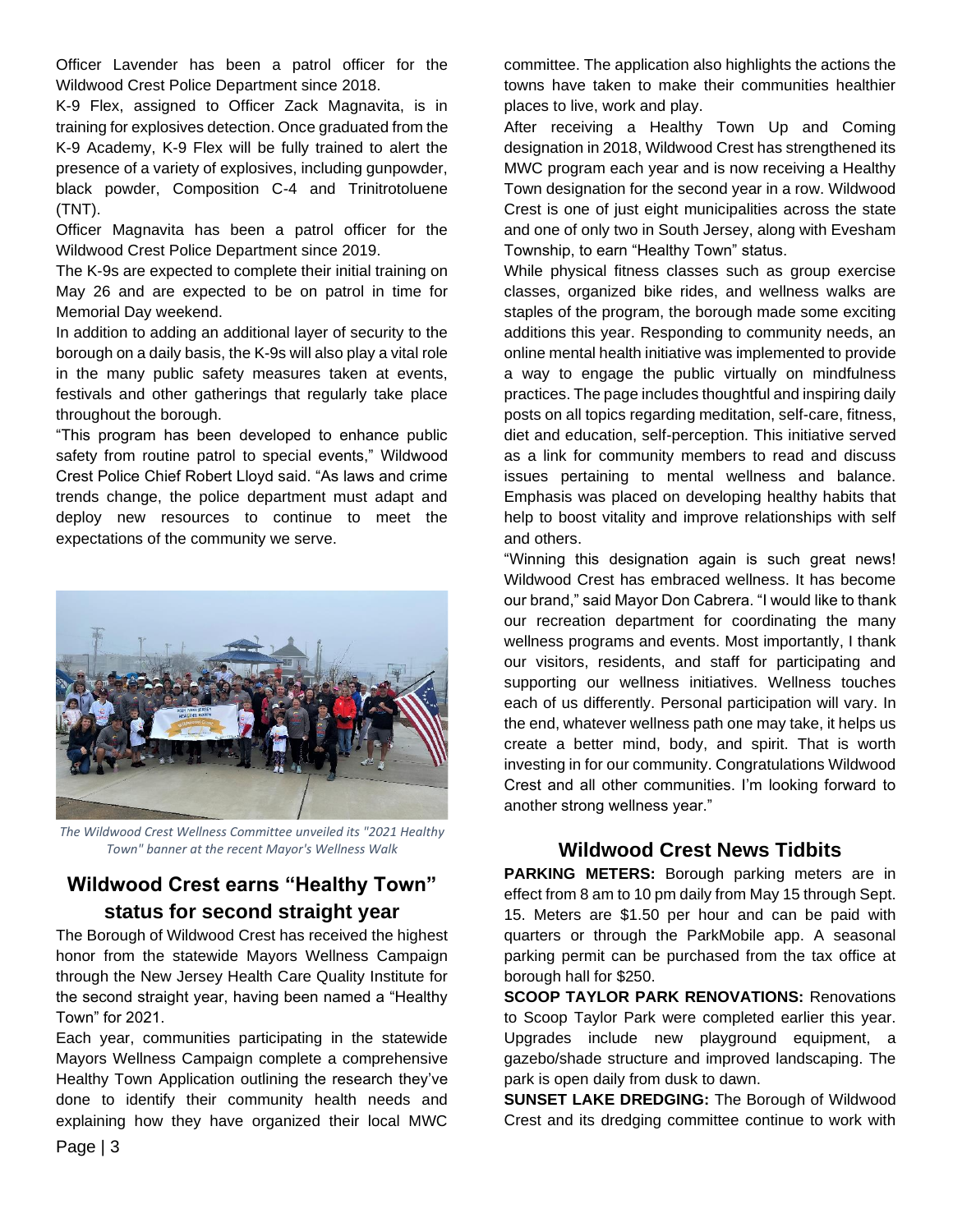the New Jersey Department of Transportation in efforts to have the State of New Jersey dredge the state channel that runs through Sunset Lake. Requests have been made to realign the channel and partner with the borough to dredge more of the lake. The borough has engaged the services of an attorney who specializes in dredge projects to assist with the borough's efforts.

**MEET THE NEW HIRES:** The Borough of Wildwood Crest's administrative offices have welcomed three new employees over the past year. In the construction office, Richard Allen is the construction official and Karen Duffy is the administrative clerk. Both Allen and Duffy also work in concert with the Wildwood Crest Planning Board. In the tax collector's office, Tara Rosenberg has replaced Vicki Mason as a tax and sewer billing clerk, with Mason moving to deputy clerk.



#### **Wildwood Crest 2022 beach information**

**LIFEGUARD COVERAGE:** The Wildwood Crest Beach Patrol will begin guarding its beaches on Memorial Day weekend. Lifeguards will be on duty from 10 am to 5:30 pm Saturday through Monday, May 28-30, as well as on Saturday and Sunday, June 4-5. Beaches will be guarded daily for the summer season beginning Saturday, June 11.

The public is strongly advised to enter the ocean only when lifeguards are on duty.

Call 609-522-3825 for more information.

**SURFING BEACHES:** Surfing beaches for the 2022 summer season are as follows – Cardinal-Aster and Primrose-Rambler from 10 am to 5:30 pm and Hollywood-Topeka from 10 am to noon whenever lifeguards are on duty.

**HANDICAPPED TRANSPORT:** Transport for the handicapped and disabled is available each day when lifeguards are on duty from 11 am to 4 pm. Call 609-522- 3825 to make arrangements.

**MARINE SCIENCE PROGRAM:** The Wildwood Crest Recreation Department offers Crest Coastal Comb, a free marine science program designed for people of all ages each Tuesday and Thursday from 11 am to 1 pm from June 21 through Aug. 25. Hosted by Miss Ocean (Danielle DeJesse), Crest Coastal Comb is designed for participants to walk and talk with the program host and explore and learn about the intricate and interesting marine ecosystem contained on and around the beaches and surf of Wildwood Crest. No pre-registration is necessary. Call 609-523-0202 for more information.

### **Wildwood Crest to host extensive special event schedule**

The Borough of Wildwood Crest will host a variety of special events in 2022.

Below is a brief rundown of all that is planned:

**SPRING BOROUGH-WIDE YARD SALE:** Saturday, May 21, 8 am-4 pm. Nearly 200 yard sale locations across the borough. Event was originally scheduled for May 7 but was postponed by inclement weather.

**CREST BEST SWIM FEST:** Saturday, May 28, 7:45 am. One-mile and quarter-mile swim races hosted by DelMoSports. Staged at Sunset Lake along New Jersey Avenue.

**SUMMER KICKOFF CONCERT:** Sunday, May 29, at 7:30 pm at Centennial Park, Fern Road and Ocean Avenue. Free outdoor concert with The Chatterband.

**HEALTH & WELLNESS EXPO:** Thursday, June 16, 10 am-1 pm at the Crest Pier Recreation Center. Health screenings, health and fitness related vendors, fitness demonstrations and more. Free. No pre-registration necessary.

**CREATE IN THE CREST ARTS FESTIVAL:** Saturday, June 28, 10 am-2 pm at Centennial Park, Fern Road and Ocean Avenue. First annual event featuring artists, entrepreneurs, photographers, musicians and other creators demonstrating, teaching and selling their art.



**SUMMER MUSIC SERIES:** Each Saturday from June 25 through Sept. 17, each Wednesday from June 29 through Aug. 31, and a special Independence Day show on Monday, July 4, at 7:30 pm at Centennial Park, Fern Road and Ocean Avenue. Various popular rock, pop, dance, country and tribute acts performing. Free, all-ages shows. Specific band schedule available at wildwoodcrest.org.

**SUNSET CELEBRATIONS:** Each Monday from July 11 through Aug. 22 along Sunset Lake near New Jersey and Louisville avenues. 7:30 pm in July, 7 pm in August. Live music, children's entertainment, free family photos and more.

Page | 4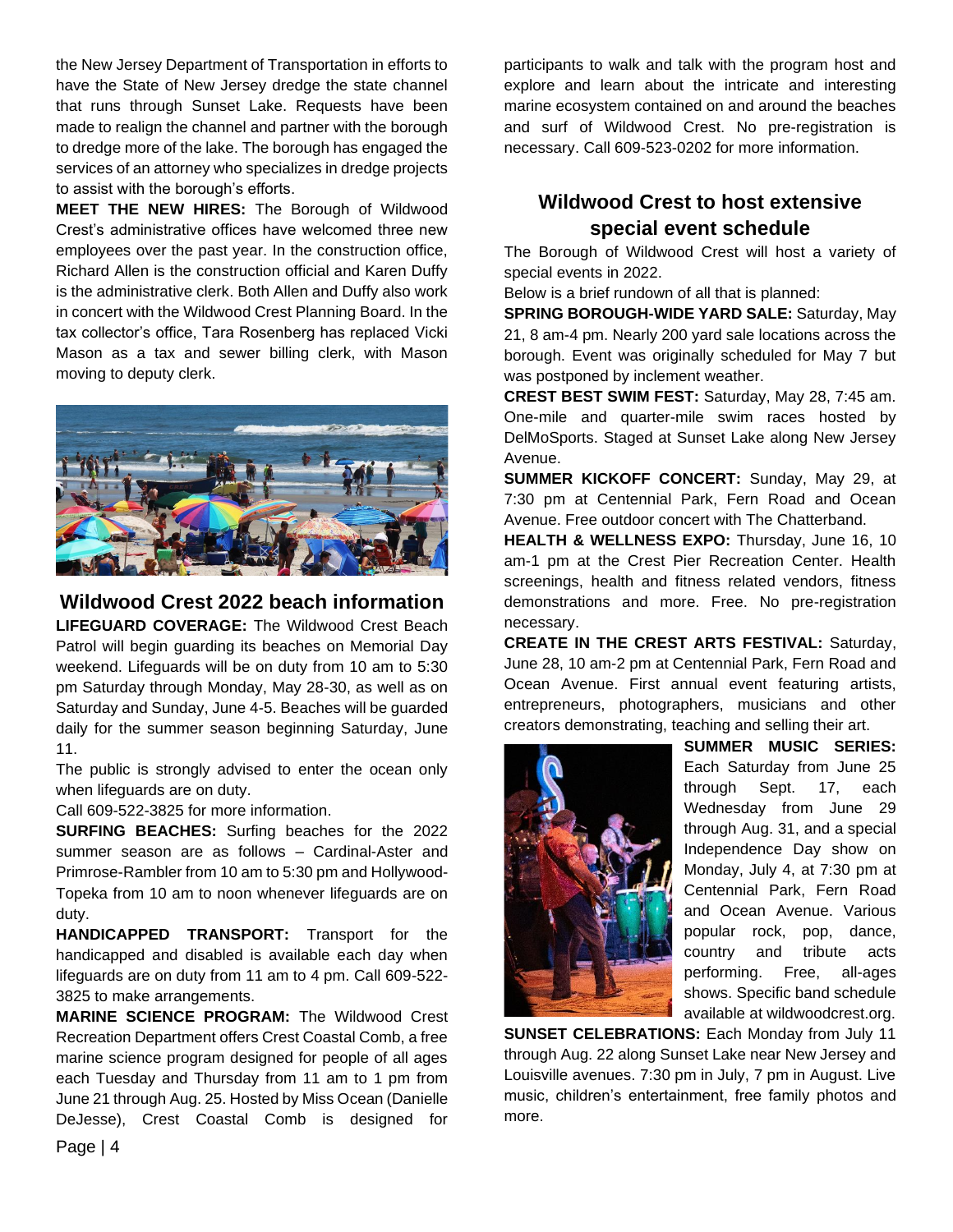**LIVE MUSIC AT THE LAKE:** Each Thursday from July 7 through Aug. 25 in the Sunset Lake Gazebo near New Jersey and Miami avenues. 7:30 pm in July, 7 pm in August. Live music with various solo, duo and trio performers.

**SAND SCULPTING FESTIVAL:** Friday, July 8, from 9 am to 2 pm at the Heather Road Beach. Free all-ages amateur sand sculpting contest, live music, beach games and more.

#### **CAPE MAY COUNTY LIFEGUARD CHAMPIONSHIPS:**

Friday, July 8, at 6:30 pm on the beach at Rambler Road. Lifeguards from Cape May County beach patrols competing in various swimming, rowing, running and ocean rescue



competitions. Free admission.

**WILDWOOD CREST FOOD TRUCK FESTS:** Sunday, July 10; Sunday, July 24; and Sunday, Aug. 7 at Centennial Park (Fern Road and Ocean Avenue), 4-9 pm. Various gourmet food trucks, craft vendors, family entertainment and more.

**CHRISTMAS IN JULY FESTIVAL:** Saturday, July 23, along Sunset Lake at New Jersey Avenue from Farragut Road to Miami Avenue, 6-9 pm. Holiday-themed festival that includes visit from Santa Claus, live music, craft and food vendors, children's activities and boat parade at dark.



**5K BEACH RACE:** Saturday, Aug. 6, at 8:30 am, start and finish on beach at Heather Road. Fee required. Prizes to overall and agegroup winners, as well as top beach patrol team.

**NATIONAL NIGHT OUT:** Tuesday, Aug. 2, at Centennial Park. 5:30 pm. Live music, children's games, vehicle displays and more. Hosted by Wildwood Crest Police Department, with assistance from

Wildwood Crest Volunteer Fire Department, Wildwood Crest Ambulance Corps and other local public safety agencies.

**SEAFARERS CELEBRATION:** Saturday, Sept. 24, along Sunset Lake, New Jersey Avenue from Rambler Road to Miami Avenue, 9 am-8:30 pm. Street festival with food and craft vendors, children's and family

entertainment, live music and more. Bayfront fireworks display at 8 pm.

**FALL BOROUGH-WIDE YARD SALE:** Saturday, Oct. 1, 8 am-4 pm. Dozens of sale locations across the borough. Free registration.

**CREST BEST RUN FEST:** Saturday-Sunday, Oct. 8-9. Various running races hosted by DelMoSports. Staged out of Centennial Park at Fern Road and Ocean Avenue. For more information on all 2021 Wildwood Crest special events, log on to the Events and Festivals page at the wildwoodcrest.org website or call (609) 523-0202.



### **Crest to again host extensive outdoor fitness class program this summer**

The Borough of Wildwood Crest is again set to host an extensive outdoor fitness program through its recreation department.

Outdoor fitness activities include the following:



**ZUMBA:** Outdoor Zumba classes will be held at Centennial Park (Fern Road and Ocean Avenue) each Saturday from May 28 through Sept. 3 and each Monday, Tuesday and Thursday from June 20 through Sept. 5 at 8:30 am. A special Memorial

Day class on Monday, May 30 will also be held. **BEACH PIER FITNESS CLASSES:** Various outdoor fitness classes will be held Monday through Saturday daily on the Beach Pier at Heather Road from June 27 through Aug. 27 at 8:30 am. Schedule includes interval training (Wednesdays, Thursdays and Saturdays), Yogalates (Mondays), yoga (Tuesdays) and Pilates (Fridays).

Page | 5